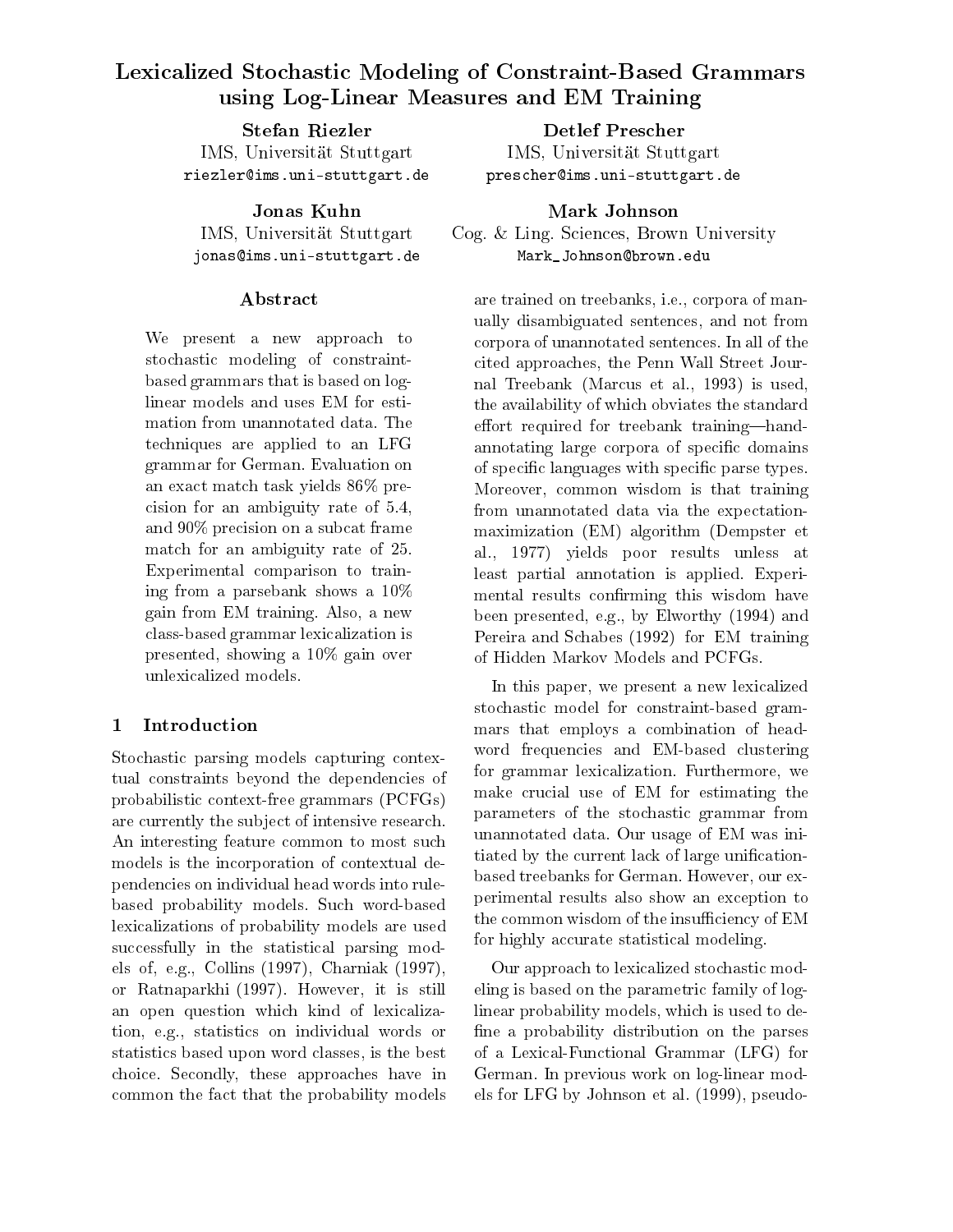likelihood estimation from annotated corpora 2 has been introduced and experimented with on a small scale. However, to our knowledge, to date no large LFG annotated corpora of unrestricted German text are available. Fortunately, algorithms exist for statistical inference of log-linear models from unannotated data (Riezler, 1999). We apply this algorithm to estimate log-linear LFG models from large corpora of newspaper text. In our largest experiment, we used 250,000 parses which were produced by parsing 36,000 newspaper sentences with the German LFG. Experimental evaluation of our models on an exact-match task (i.e. percentage of exact match of most probable parse with correct parse) on 550 manually examined examples with on average 5.4 analyses gave 86% precision. Another evaluation on a verb frame recognition task (i.e. percentage of agreement between subcategorization frames of main verb of most probable parse and correct parse) gave 90% precision on 375 manually disambiguated examples with an average ambiguity of 25. Clearly, a direct comparison of these results to stateof-the-art statistical parsers cannot be made because of different training and test data and other evaluation measures. However, we would like to draw the following conclusions from our fully experiments:

- The problem of chaotic convergence behaviour of EM estimation can be solved for log-linear models.
- EM does help constraint-based grammars, e.g. using about 10 times more sentences and about 100 times more parses for EM training than for training from an automatically constructed parsebank can improve precision by about 10%.
- Class-based lexicalization can yield a gain in precision of about 10%.

In the rest of this paper we introduce incomplete-data estimation for log-linear models (Sec. 2), and present the actual design of our models (Sec. 3) and report our experimental results (Sec. 4).

### 2 Incomplete-Data Estimation for Log-Linear Models

#### 2.1Log-Linear Models

A log-linear distribution  $p_{\lambda}(x)$  on the set of analyses  $\mathcal X$  of a constraint-based grammar can be defined as follows:

$$
p_\lambda(x)=Z_\lambda{}^{-1}e^{\lambda\cdot\nu(x)}p_0(x)
$$

where  $Z_{\lambda} = \sum_{x \in \mathcal{X}} e^{\lambda \cdot \nu(x)} p_0(x)$  is a normalizing constant,  $\lambda = (\lambda_1, \ldots, \lambda_n) \in \mathbb{R}$  is a vector of log-parameters,  $\nu = (\nu_1, \ldots, \nu_n)$  is a vector of property-functions  $\nu_i : \mathcal{X} \to \mathbb{R}$  for  $i = 1, \ldots, n, \lambda \cdot \nu(x)$  is the vector dot product  $\sum_{i=1}^n \lambda_i \nu_i(x)$ , and  $p_0$  is a fixed reference distribution.

The task of probabilistic modeling with loglinear distributions is to build salient properties of the data as property-functions  $\nu_i$  into the probability model. For a given vector  $\nu$  of property-functions, the task of statistical inference is to tune the parameters  $\lambda$  to best reflect the empirical distribution of the training data.

#### 2.2Incomplete-Data Estimation

Standard numerical methods for statistical inference of log-linear models from annotated data-so-called complete data—are the iterative scaling methods of Darroch and Ratcliff (1972) and Della Pietra et al. (1997). For data consisting of unannotated sentences-so-called incomplete data—the iterative method of the EM algorithm (Dempster et al., 1977) has to be employed. However, since even complete-data estimation for log-linear models requires iterative methods, an application of EM to log-linear models results in an algorithm which is expensive since it is doubly-iterative. A singly-iterative algorithm interleaving EM and iterative scaling into a mathematically well-defined estimation method for log-linear models from incomplete data is the IM algorithm of Riezler (1999). Applying this algorithm to stochastic constraint-based grammars, we assume the following to be given: A training sample of unannotated sentences y from a set  $\mathcal{Y}$ , observed with empirical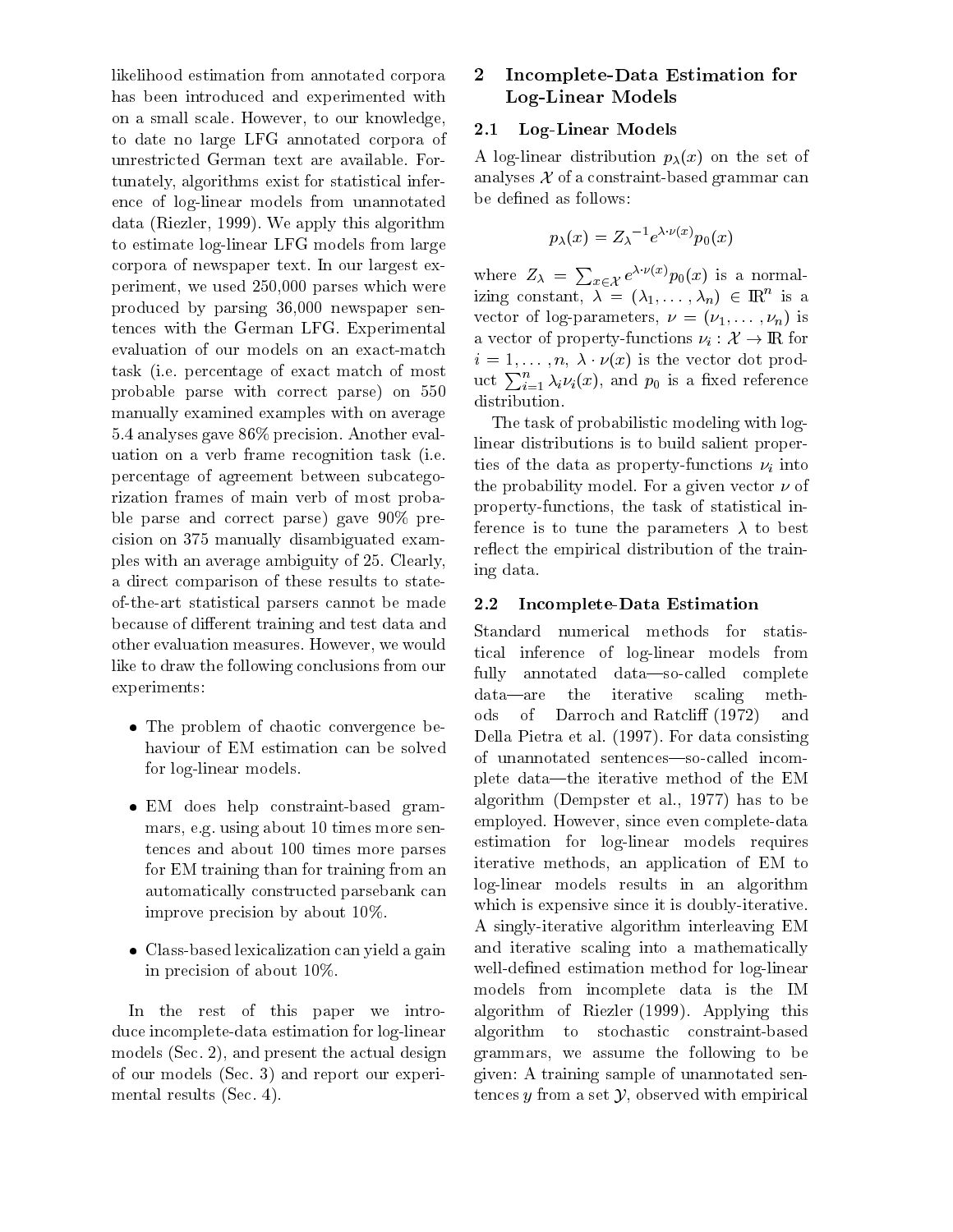In put a constant of the function  $p$  , property-functions vector  $\alpha$  with constant  $\alpha$   $\mu$  , parses (  $X(y)$  for each y in incomplete-data sample from  $\mathcal Y$ .

 $\sim$  deput  $\frac{1}{2}$  . The depth  $\frac{1}{2}$  on  $\frac{1}{2}$  . ProcedureUntil convergence do Compute  $p_{\lambda}, k_{\lambda}$ , based on  $\lambda = (\lambda_1, \ldots, \lambda_n)$ ,  $\gamma_i := \frac{1}{\nu_\#} \ln \frac{\sum_{y \in \mathcal{Y}} \tilde{p}(y) \sum_{x \in X(y)} k_\lambda(x|y) \nu_i(x)}{\sum_{x \in \mathcal{X}} p_\lambda(x) \nu_i(x)},$  $\lambda_i := \lambda_i + \gamma_i$ Return  $\lambda^* = (\lambda_1,\ldots,\lambda_n)$ .

Figure 1: Closed-form version of IM algorithm

probability  $\tilde{p}(y)$ , a constraint-based grammar yielding a set  $X(y)$  of parses for each sentence y, and a log-linear model  $p_{\lambda}(\cdot)$  on the parses 2.3  $\mathcal{X} = \sum_{y \in \mathcal{Y} \mid \tilde{p}(y) > 0} X(y)$  for the sentences in the training corpus, with known values of property-functions  $\nu$  and unknown values of  $\lambda$ . The aim of incomplete-data maximum likelihood estimation (MLE) is to find a value  $\lambda$  -that maximizes the incomplete-data loglikelihood  $L = \sum_{y \in \mathcal{Y}} \tilde{p}(y) \ln \sum_{x \in X(y)} p_{\lambda}(x)$ , h i.e.,

$$
\lambda^* = \arg \max_{\lambda \in \mathbb{R}^n} L(\lambda).
$$

Closed-form parameter-updates for this problem can be computed by the algorithm of Fig. 1, where  $\nu_{\#}(x) = \sum_{i=1}^{n} \nu_i(x)$ , and  $k_{\lambda}(x|y) = 0$  by the group  $p_{\lambda}(x)/\sum_{x\in X(y)} p_{\lambda}(x)$  is the conditional probability of a parse  $x$  given the sentence  $y$  and the current parameter value  $\lambda$ .<br>The constancy requirement on  $\nu_{\#}$  can be

enforced by adding a "correction" propertyfunction  $\nu$  :

Choose 
$$
K = \max_{x \in \mathcal{X}} \nu_{\#}(x)
$$
 and  
\n $\nu_l(x) = K - \nu_{\#}(x)$  for all  $x \in \mathcal{X}$ .  
\nThen  $\sum_{i=1}^{l} \nu_i(x) = K$  for all  $x \in \mathcal{X}$ .

Note that because of the restriction of  $\mathcal X$  to the parses obtainable by a grammar from the training corpus, we have a log-linear probability measure only on those parses and not on all possible parses of the grammar. We shall therefore speak of mere log-linear measures in our application of disambiguation.

### Searching for Order in Chaos

For incomplete-data estimation, a sequence of likelihood values is guaranteed to converge to a critical point of the likelihood function L. This is shown for the IM algorithm in Riezler (1999). The process of finding likelihood maxima is chaotic in that the final likelihood value is extremely sensitive to the starting values of  $\lambda$ , i.e. limit points can be local maxima (or saddlepoints), which are not necessarily also global maxima. A way to search for order in this chaos is to search for starting values which are hopefully attracted by the global maximum of  $L$ . This problem can best be explained in terms of the minimum divergence paradigm (Kullback, 1959), which is equivalent to the maximum likelihood paradigm by the following theorem. Let  $p[f] = \sum_{x \in \mathcal{X}} p(x) f(x)$  be the expectation of a function  $f$  with respect to a distribution  $p$ :

The probability distribution  $p$  that minimizes the divergence  $D(p||p_0)$  to a reference model  $p_0$  subject to the constraints  $p[\nu_i] = q[\nu_i], i = 1, \ldots, n$ is the model in the parametric family of log-linear distributions  $p_{\lambda}$  that maximizes the likelihood  $L(\lambda)$  =  $q_{\parallel}$ in  $p_{\lambda\parallel}$  of the training data .

<sup>1</sup> If the training sample consists of complete data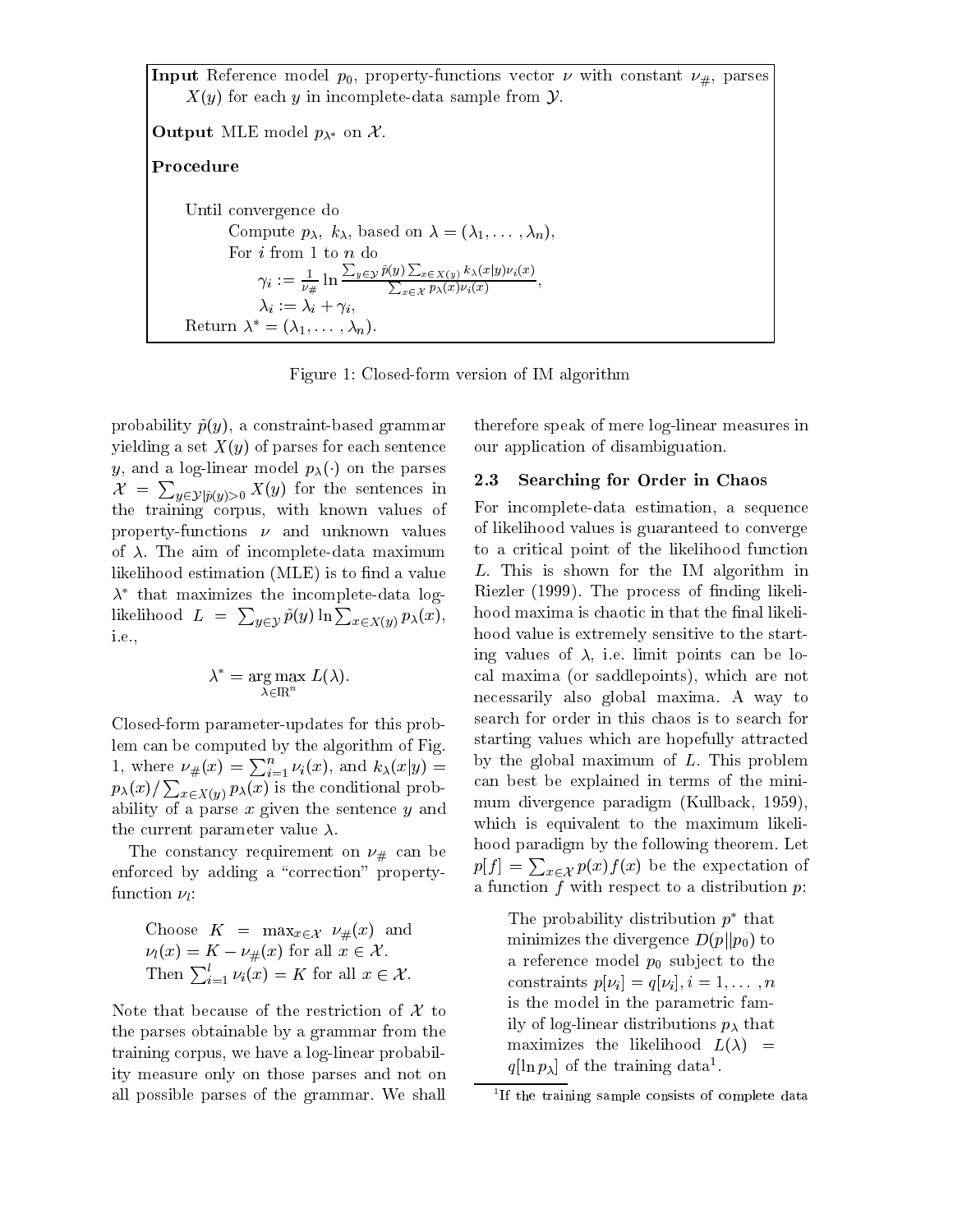Reasonable starting values for minimum divergence estimation is to set  $\lambda_i = 0$  for  $i = 1, \ldots, n$ . This yields a distribution which minimizes the divergence to  $p_0$ , over the set of models  $p$  to which the constraints  $p[\nu_i] = q[\nu_i], i = 1, \ldots, n$  have yet to be applied. Clearly, this argument applies to both complete-data and incomplete-data estimation. Note that for a uniformly distributed reference model  $p_0$ , the minimum divergence model is a maximum entropy model (Jaynes, 1957). In Sec. 4, we will demonstrate that a uniform initialization of the IM algorithm shows a signicant improvement in likelihood maximization as well as in linguistic performance when compared to standard random initialization.

### 3 Property Design and Lexicalization

#### 3.1**Basic Configurational Properties**

The basic 190 properties employed in our models are similar to the properties of Johnson et al. (1999) which incorporate general linguistic principles into a log-linear model. They refer to both the c(onstituent) structure and the f(eature)-structure of the LFG parses. Examples are properties for

- c-structure nodes, corresponding to standard production properties,
- c-structure subtrees, indicating argument versus adjunct attachment,
- f-structure attributes, corresponding to grammatical functions used in LFG,
- $\bullet$  atomic attribute-value pairs in  $-f$ structures,
- complexity of the phrase being attached to, thus indicating both high and low attachment,
- non-right-branching behavior of nonterminal nodes,
- non-parallelism of coordinations.

#### 3.2Class-Based Lexicalization

Our approach to grammar lexicalization is class-based in the sense that we use classbased estimated frequencies  $f_c(v, n)$  of headverbs  $v$  and argument head-nouns  $n$  instead of pure frequency statistics or classbased probabilities of head word dependencies. Class-based estimated frequencies are introduced in Prescher et al. (2000) as the frequency  $f(v, n)$  of a  $(v, n)$ -pair in the training corpus, weighted by the best estimate of the class-membership probability  $p(c|v, n)$  of an EM-based clustering model on  $(v, n)$ -pairs,  $P(\{v\}, v') = P(\{v\}, v')$  is the positive of  $\{v\}, v'$ .  $c{\in}C$ As is shown in Prescher et al. (2000) in an evaluation on lexical ambiguity resolution, a gain of about 7% canbe obtained by using the class-based estimated frequency  $f_c(v, n)$ as disambiguation criterion instead of classbased probabilities  $p(n|v)$ . In order to make the most direct use possible of this fact, we incorporated the decisions of the disambiguator directly into 45 additional properties for the grammatical relations of the sub ject, direct object, indirect object, infinitival object, oblique and adjunctival dative and accusative preposition, for active and passive forms of the first three verbs in each parse. Let  $v_r(x)$  be the verbal head of grammatical relation  $r$  in parse x, and  $n_r(x)$  the nominal head of grammatical relation r in x. Then a lexicalized property  $\nu_r$ for grammatical relation  $r$  is defined as

$$
\nu_r(x) = \begin{cases} 1 & \text{if } f_c(v_r(x), n_r(x)) \geq \\ 0 & \text{otherwise.} \end{cases}
$$
  
 
$$
\nu_r(x) = \begin{cases} 1 & f_c(v_r(x'), n_r(x')) \forall x' \in X(y), \\ 0 & \text{otherwise.} \end{cases}
$$

The property-function  $\nu_r$  thus predisambiguates the parses  $x \in X(y)$  of a sentence y according to  $f_c(v, n)$ , and stores the best parse directly instead of taking the actual estimated frequencies as its value. In Sec. 4, we will see that an incorporation of this pre-disambiguation routine into the models improves performance in disambiguation by about 10%.

 $x \in \mathcal{X}$ , the expectation q[.] corresponds to the empirical expectation  $p(\cdot)$ . If we observe incomplete data  $\cdot$  +  $\cdot$  +  $y \in \mathcal{Y}$ , the expectation  $q[\cdot]$  is replaced by the conditional expectation  $p_{[K_{\lambda'}]}$  || given the observed data  $y$ and the current parameter value  $\lambda$  .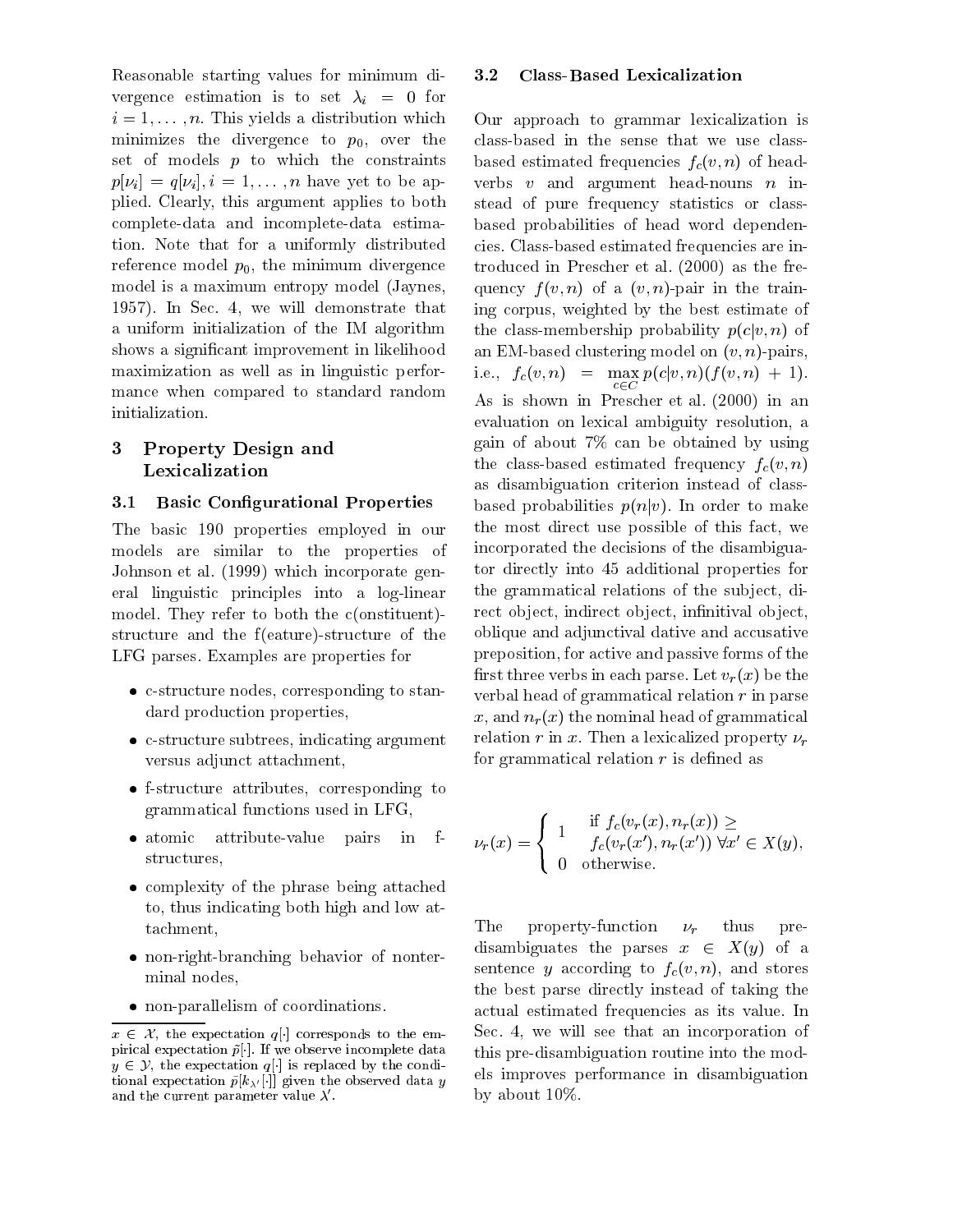| exact match<br>evaluation | basic<br>model | lexicalized<br>model | selected<br>$+$ lexicalized<br>model |
|---------------------------|----------------|----------------------|--------------------------------------|
| complete-data             | P.68           | P: 73.9              | P: 74.3                              |
| estimation                | E: 59.6        | E: 71.6              | E: 71.8                              |
| incomplete-data           | P: 73          | P: 86                | P: 86.1                              |
| estimation                | E: 65.4        | E: 85.2              | E: 85.4                              |

| frame match<br>evaluation | basic<br>model | lexicalized<br>model | selected<br>$+$ lexicalized<br>model |
|---------------------------|----------------|----------------------|--------------------------------------|
| complete-data             | P: 80.6        | P: 82.7              | P: 83.4                              |
| estimation                | E: 70.4        | E: 76.4              | E: 76                                |
| incomplete-data           | P: 84.5        | P: 88.5              | P: 90                                |
| estimation                | E: 73.1        | E: 84.9              | E: 86.3                              |

Figure 2: Evaluation on exact match task for 550 examples with average ambiguity 5.4

Figure 3: Evaluation on frame match task for 375 examples with average ambiguity 25

### 4 Experiments

#### 4.1Incomplete Data and Parsebanks

In our experiments, we used an LFG grammar for German for parsing unrestricted text. T Since training was faster than parsing, we parsed in advance and stored the resulting packed c/f-structures. The low ambiguity rate of the German LFG grammar allowed us to restrict the training data to sentences with at most 20 parses. The resulting training corpus of unannotated, incomplete data consists of approximately 36,000 sentences of online available German newspaper text, comprising approximately 250,000 parses.

In order to compare the contribution of unambiguous and ambiguous sentences to the estimation results, we extracted a subcorpus of 4,000 sentences, for which the LFG grammar produced a unique parse, from the full training corpus. The average sentence length of 7.5 for this automatically constructed parsebank is only slightly smaller than that of 10.5 for the full set of 36,000 training sentences and 250,000 parses. Thus, we conjecture that the parsebank includes a representative variety of linguistic phenomena. Estimation from this automatically disambiguated parsebank enjoys the same complete-data estimation properties<sup>3</sup> as training from manually disambiguated treebanks. This makes a comparison of complete-data estimation from this parsebank to incomplete-data estimation from the full set of training data interesting.

#### 4.2Test Data and Evaluation Tasks

 ambiguator, according to the reading intended To evaluate our models, we constructed two different test corpora. We first parsed with the LFG grammar 550 sentences which are used for illustrative purposes in the foreign language learner's grammar of Helbig and Buscha (1996). In a next step, the correct parse was indicated by a human disin Helbig and Buscha (1996). Thus a precise

The German LrG grammar is being implemented in the Xerox Linguistic Environment (XLE, see Maxwell and Kaplan (1996)) as part of the Parallel Grammar (ParGram) project at the IMS Stuttgart. The coverage of the grammar is about 50% for unrestricted newspaper text. For the experiments reportedhere, the eective coverage was lower, since the corpus preprocessing we applied was minimal. Note thatfor the disambiguation task we were interested in, the overall grammar coverage was of subordinate relevance.

and is a good condition for the sequence of  $\mathcal{A}$  and  $\mathcal{A}$  are  $\mathcal{A}$  and  $\mathcal{A}$  ,  $\mathcal{A}$  ,  $\mathcal{A}$  ,  $\mathcal{A}$  ,  $\mathcal{A}$  ,  $\mathcal{A}$  ,  $\mathcal{A}$  ,  $\mathcal{A}$  ,  $\mathcal{A}$  ,  $\mathcal{A}$  ,  $\mathcal{A}$  ,  $\mathcal{A}$  ,  $\mathcal{A$ 3For example, convergence to the global maximumof the complete-data log-likelihood function is guar statistical disambiguation.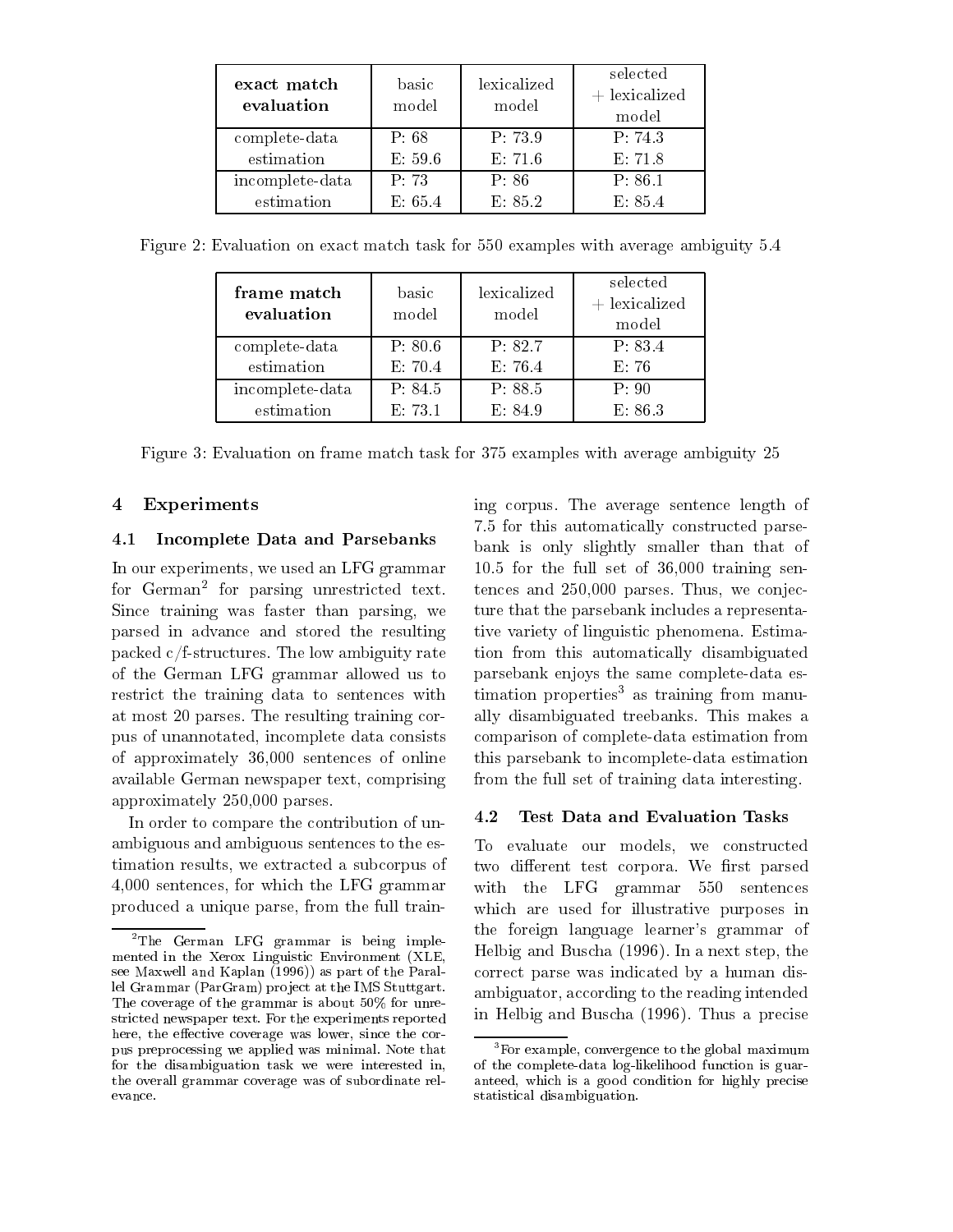indication of correct c/f-structure pairs was possible. However, the average ambiguity of this corpus is only 5.4 parses per sentence, for sentences with on average 7.5 words. In order to evaluate on sentences with higher ambiguity rate, we manually disambiguated further 375 sentences of LFG-parsed newspaper text. The sentences of this corpus have on average 25 parses and 11.2 words.

We tested our models on two evaluation tasks. The statistical disambiguator was tested on an "exact match" task, where exact correspondence of the full c/f-structure pair of the hand-annotated correct parse and the most probable parse is checked. Another evaluation was done on a "frame match" task, where exact correspondence only of the subcategorization frame of the main verb of the most probable parse and the correct parse is checked. Clearly, the latter task involves a smaller effective ambiguity rate, and is thus to be interpreted as an evaluation of the combined system of highly-constrained symbolic parsing and statistical disambiguation.

Performance on these two evaluation tasks was assessed according to the following evaluation measures:

 $Precision = \frac{m}{\#correct + \#incorrect}$ , Effectiveness  $=\frac{m}{\text{correct}+\text{#incorrect}+\text{#don't know}}$  form "Correct" and "incorrect" specifies a success/failure on the respective evaluation tasks; "don't know" cases are cases where the system is unable to make a decision, i.e. cases with more than one most probable parse.

#### 4.3Experimental Results

For each task and each test corpus, we calculated a random baseline by averaging over several models with randomly chosen parameter values. This baseline measures the disambiguation power of the pure symbolic parser. The results of an exact-match evaluation on the Helbig-Buscha corpus is shown in Fig. 2. The random baseline was around  $33\%$  for this case. The columns list different models according to their property-vectors. "Basic" models consist of 190 configurational properties as described in Sec. 3.1. "Lexicalized" models are extended by 45 lexical predisambiguation properties as described in Sec.  $3.2.$  "Selected + lexicalized" models result from a simple property selection procedure where a cutoff on the number of parses with non-negative value of the property-functions was set. Estimation of basic models from complete data gave 68% precision (P), whereas training lexicalized and selected models from incomplete data gave 86.1% precision, which is an improvement of 18%. Comparing lexicalized models in the estimation method shows that incomplete-data estimation gives an improvement of 12% precision over training from the parsebank. A comparison of models trained from incomplete data shows that lexicalization yields a gain of 13% in precision. Note also the gain in effectiveness  $(E)$ due to the pre-disambigution routine included in the lexicalized properties. The gain due to property selection both in precision and effectiveness is minimal. A similar pattern of performance arises in an exact match evaluation on the newspaper corpus with an ambiguity rate of 25. The lexicalized and selected model trained from incomplete data achieved here  $60.1\%$  precision and  $57.9\%$  effectiveness, for a random baseline of around 17%.

As shown in Fig. 3, the improvement in performance due to both lexicalization and EM training is smaller for the easier task of frame evaluation. Here the random baseline is 70% for frame evaluation on the newspaper corpus with an ambiguity rate of 25. An overall gain of roughly 10% can be achieved by going from unlexicalized parsebank models (80.6% precision) to lexicalized EM-trained models (90% precision). Again, the contribution to this improvement is about the same for lexicalization and incomplete-data training. Applying the same evaluation to the Helbig-Buscha corpus shows 97.6% precision and 96.7% effectiveness for the lexicalized and selected incompletedata model, compared to around 80% for the random baseline.

Optimal iteration numbers were decided by repeated evaluation of the models at every fifth iteration. Fig. 4 shows the precision of lexicalized and selected models on the exact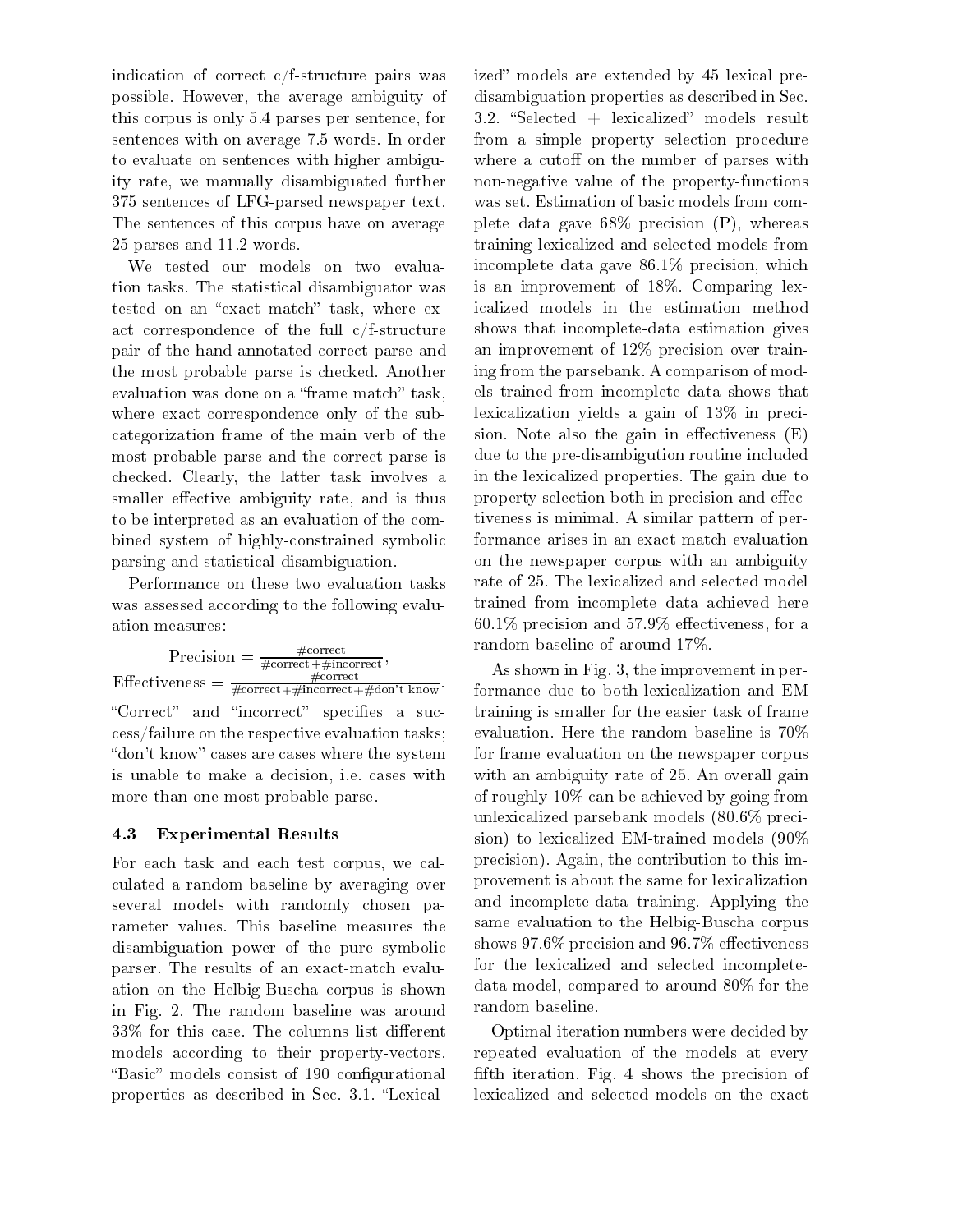

Figure 4: Precision on exact match task in number of training iterations

match task plotted against the number of iterations of the training algorithm. For parsebank training, the maximal precision value is obtained at 35 iterations. Iterating further shows a clear overtraining effect. For incomplete-data estimation more iterations are necessary to reach a maximal precision value. A comparison of models with random or uniform starting values shows an increase in precision of 10% to 40% for the latter. In terms of maximization of likelihood, this corresponds to the fact that uniform starting values immediately push the likelihood up to nearly its final value, whereas random starting values yield an initial likelihood which has to be increased by factors of 2 to 20 to an often lower final value.

## 5 Discussion

The most direct points of comparison  $\sigma$ f ison of our method are the approaches of Johnson et al. (1999) and Johnson and Riezler  $(2000)$ . In the first approach, log-linear models on LFG grammars using about 200 configurational properties were trained on treebanks of about 400 sentences by maximum pseudo-likelihood estimation. Precision was evaluated on an exact match task in a 10-way cross validation paradigm for an ambiguity rate of 10, and achieved 59% for the first approach. Johnson and Riezler (2000) achieved a gain of 1% over this result by including a classbased lexicalization. Our best models clearly outperform these results, both in terms of

precision relative to ambiguity and in terms of relative gain due to lexicalization. A comparison of performance is more difficult for the lexicalized PCFG of Beil et al. (1999) which was trained by EM on  $450,000$  sentences of German newspaper text. There, a 70.4% precision is reported on a verb frame recognition task on 584 examples. However, the gain achieved by Beil et al. (1999) due to grammar lexicalizaton is only  $2\%$ , compared to about 10% in our case. A comparison is difficult also for most other state-of-theart PCFG-based statistical parsers, since different training and test data, and most importantly, different evaluation criteria were used. A comparison of the performance gain due to grammar lexicalization shows that our results are on a par with that reported in Charniak (1997).

## 6 Conclusion

We have presented a new approach to stochastic modeling of constraint-based grammars. Our experimental results show that EM training can in fact be very helpful for accurate stochastic modeling in natural language processing. We conjecture that this result is due partly to the fact that the space of parses produced by a constraint-based grammar is only "mildly incomplete", i.e. the ambiguity rate can be kept relatively low. Another reason may be that EM is especially useful for log-linear models, where the search space in maximization can be kept under control. Furthermore, we have introduced a new class